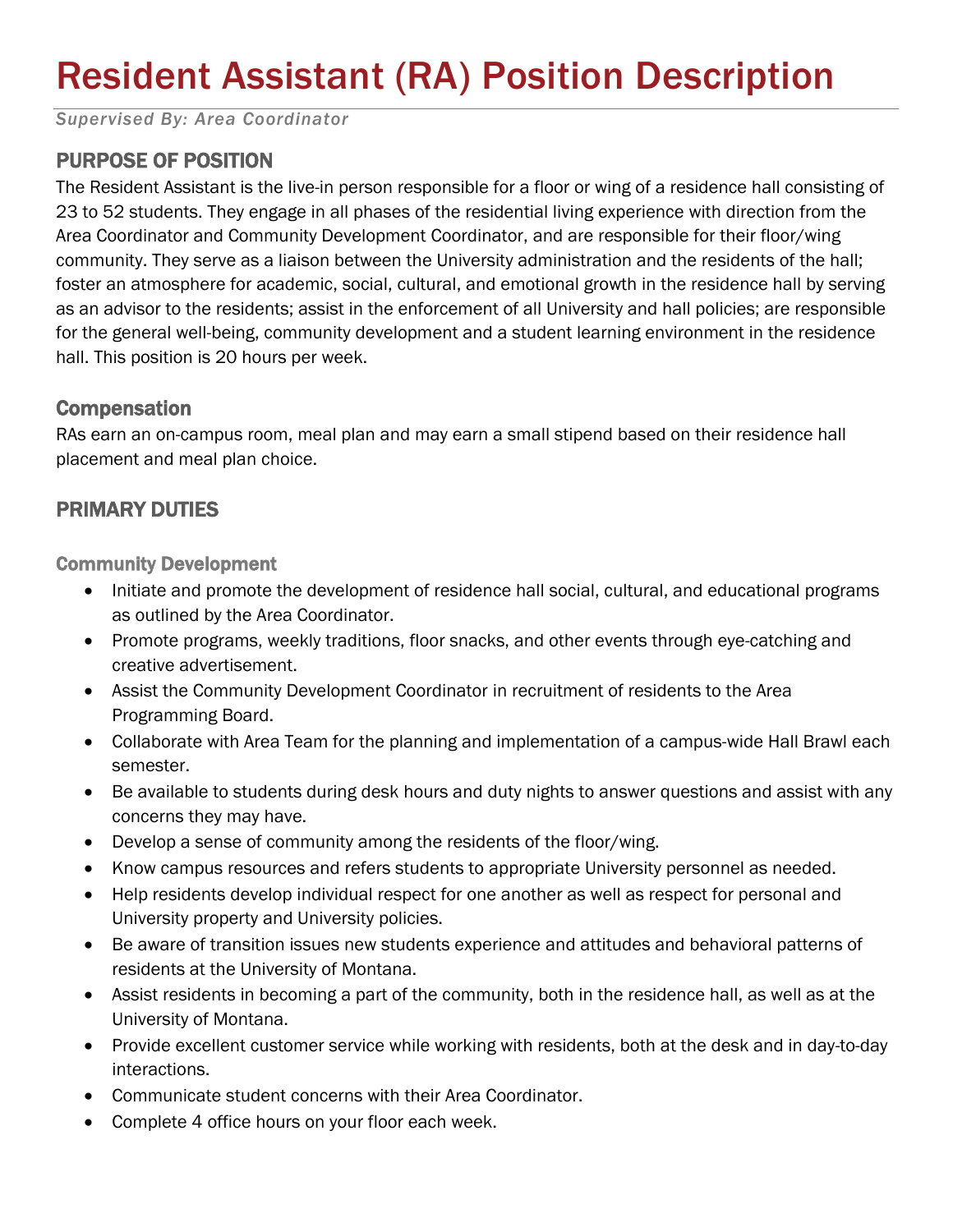Administrative

- Participate in all weekly staff meetings, trainings, and in-service meetings.
- Work four hours per week at a residence hall desk to assist in general desk operations and assigned administrative tasks.
- Be available to assist in covering desk hours on weekends and/or holidays and in the absence of the Hall Administrative Assistant.
- Assist with room checks and Health and Safety Inspection each semester.
- Answer the phone and general questions at the desk from residents and guests.
- Log and disperse packages through StarRez as needed to residents.
- Check out temporary access cards and keys to residents when locked out.
- Check out equipment to residents from the Area Desk.
- Complete all required logs at the front desk.
- Maintain confidentiality of student information in accordance with Residence Life and FERPA policies.
- Participate in the recruitment and selection processes for Resident Assistants.
- Complete program proposals, evaluations, and intentional interactions tracking requirements as outlined by their Area Coordinator and Community Development Coordinator.

#### **Conduct**

- Reflect positive behavior and follow all University of Montana Student Code of Conduct requirements, Residence Life policies and State and Federal Laws both on and off campus.
- Report all Student Conduct Code violations and concerning behaviors through the Maxient conduct system.
- Perform the "RA on Duty" function by conducting rounds of the community and addressing any concerns.
- Complete the Area Duty Log for each set of rounds completed while on duty.

#### Departmental Initiatives

- Participate in a Departmental Quality Circle. There will be an opportunity for some staff to co-chair a Quality Circle based on staff member interest and Quality Circle needs.
- Encourage resident attendance at Bystander Trainings (Fall semester) and Step Up! Trainings (Spring semester)
- Attend all departmental training.
	- o RAs will be required to return to campus in early August, three weeks before the first day of classes to participate in two weeks of student staff training and assist in opening the halls.
	- $\circ$  RAs will be required to return to campus in January one week before the first day of classes to participate in student staff training and hall opening.
- Assist with all hall openings and closings at breaks and the beginning and end of semesters.
	- o RAs are required to stay on campus for one major break period (either Thanksgiving or Spring Break). Break assignments will be finalized early in the Fall semester to ensure equal staff coverage.
	- o RAs are required to stay on campus up to three days after the end of a semester to help check students out and close the building.